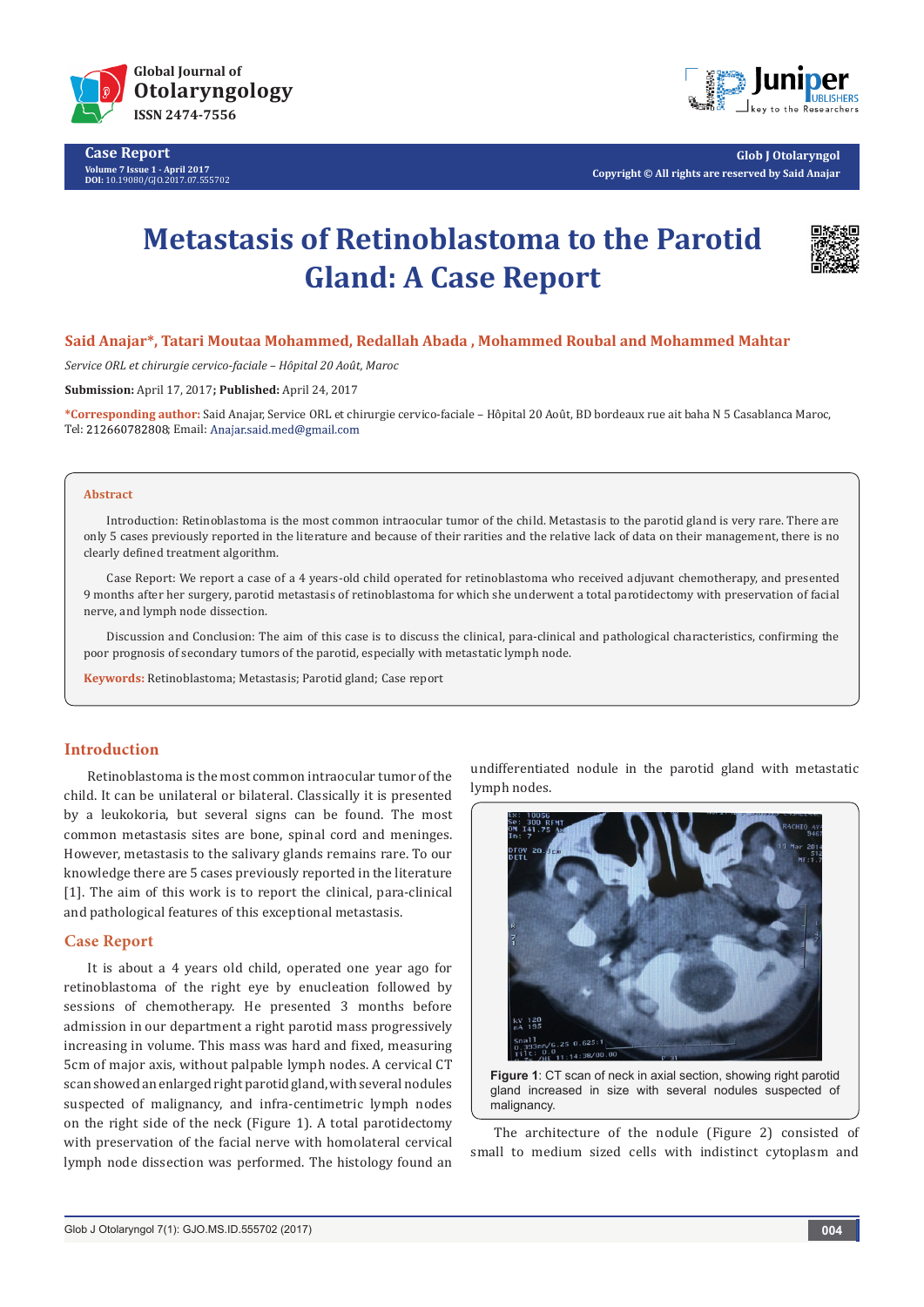irregular hyperchromic cores, with foci of necrosis and Flexner-Wintersteiner rosettes images. The immunohistochemical study showed negativity to antileukocyte, antidesmine, antimyogenin and anti-PS 100 antibodies, and focal positivity to

synaptophysin. Molecular biology could not be achieved due to a lack of resources. So, metastasis of a retinoblastoma was retained. The patient was subsequently referred to pediatric oncology for chemotherapy.



# **Discussion**

Although intra-parotidial metastases of epithelial tumors are commonly encountered in the head and neck region, it is rare to find metastases of orbital tumors in this region. Ocular structures should be included in the examination of intra-parotid metastases when there is no apparent origin of a primary tumor [2]. In order of decreasing frequency, primitive cervical-facial lesions giving parotid metastases are represented by melanomas (40%), epidermoid epitheliomas (33%) and cutaneous epitheliomas [3]. Cancers of the thyroid, hypo-pharynx, ethmoid and lacrimal glands give less frequent secondary malignant lesions of the parotid. In addition, the parotid gland should be examined in front of any diagnosed malignant primary orbital tumor [2,3]. Retinoblastoma has an incidence of 0.006% [1]. It can be classified into two types; Unilateral and bilateral.

Kitchin, reported that 38 cases of secondary malignancies were found in 800 cases of bilateral retinoblastoma, an incidence of 4.8% [4]. The most common site of retinoblastoma metastasis is the intracranial region, accounting for about 50% of the cases. These tumors metastasize by pre-auricular lymph nodes and cervical lymph nodes only when tumor growth is extended to the orbit and the face [5]. Fine needle cytology has proved its value in the evaluation of head and neck lesions and is an aid in precise preoperative diagnosis [1]. Also, the cytological diagnosis guides the histological diagnosis. Radiological examinations, CT and MRI are used to determine the type of parotidectomy to be performed [6]. In fact, some studies demonstrate the value of high-resolution magnetic resonance imaging (MRI) in the diagnosis, staging, and follow-up of retinoblastoma for conservative treatment.

It has the potential to detect small intraocular seeds, hemorrhage and metastatic risk factors not visible to the fundus of eye, as well as response to treatment. Unfortunately, the diagnostic accuracy of MRI is not perfect, especially for subtle intraocular seeds or minimal invasions of the optic nerve. The most important application of MRI is the detection of metastatic risk factors, which cannot be detected by ophthalmoscopy or ultrasound [6]. Optimal treatment of parotid metastases is not defined. Like most authors, Malata et al. [7] proposes a superficial parotidectomy with preservation of the facial nerve when the metastatic disease is limited to the superficial lobe. A total parotidectomy with sacrifice of the facial nerve should be considered when there is an involvement of the deep lobe and / or the facial nerve. This therapeutic approach is also supported by McKean et al. [7,8]. In the past, the survival of a patient with a diagnosis of metastatic retinoblastoma was rare. There are some encouraging reports that intensive chemotherapy combined with total body irradiation and intrathecal chemotherapy has been associated with long-term survival [9].

# **Conclusion**

Among the major salivary glands, the parotid is the most common site for tumor metastasis. This is due to the presence of intraparotid lymph nodes and the potential for contiguous propagation from neoplasms of the neck and head. The secondary localization of a retinoblastoma is rare, and its prognosis remains sombre.

#### **References**

1. [Khademi B, Derakhshandeh V, Vasei M, Torabi S \(2003\) Metastasis](https://www.ncbi.nlm.nih.gov/pubmed/12601333)  [of retinoblastoma to the parotid gland: diagnosis by fine needle](https://www.ncbi.nlm.nih.gov/pubmed/12601333)  [aspiration cytology. Otolaryngol Head Neck Surg 128\(2\): 296-297.](https://www.ncbi.nlm.nih.gov/pubmed/12601333)